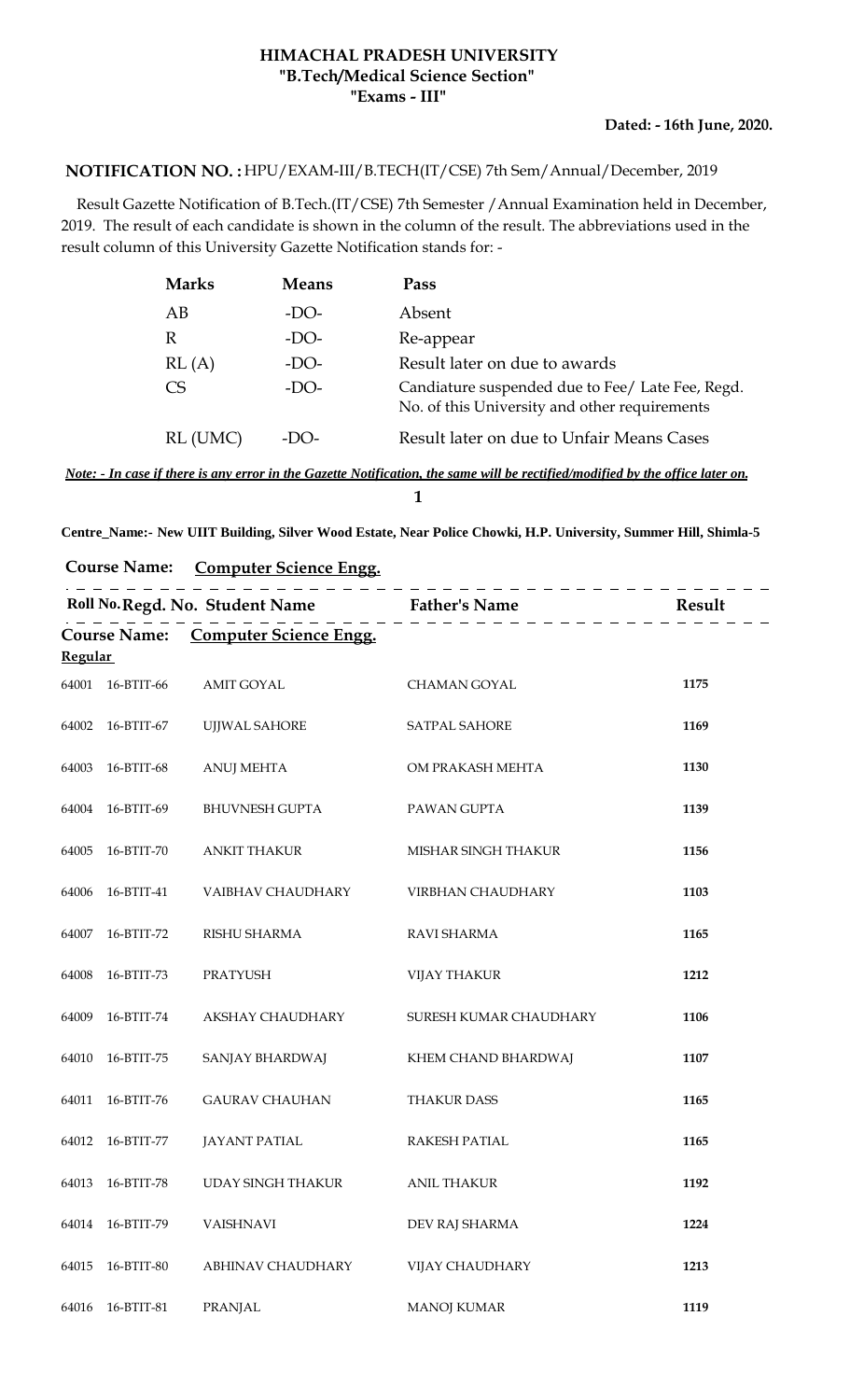| <b>Course Name:</b> | <b>Computer Science Engg.</b> |  |
|---------------------|-------------------------------|--|
|                     |                               |  |

|       |                  |                             | Roll No. Regd. No. Student Name Father's Name | Result |
|-------|------------------|-----------------------------|-----------------------------------------------|--------|
|       | 64017 16-BTIT-82 | URJA AWASTHY ANURAG AWASTHY |                                               | 1211   |
|       | 64018 16-BTIT-83 | RAJESH KUMAR SHARMA         | <b>BANWARI LAL</b>                            | 1166   |
| 64019 | 16-BTIT-84       | <b>AKHIL GARG</b>           | VIRENDER KUMAR                                | 1136   |
| 64020 | 16-BTIT-85       | VISHAL BARWAL               | OM PRAKASH                                    | 1141   |
| 64021 | 16-BTIT-86       | SOURABH KUMAR               | <b>ASHOK KUMAR</b>                            | 1123   |
|       | 64022 16-BTIT-87 | DIKSHA JARIYAL              | DEVINDER SINGH                                | 1174   |
| 64023 | 16-BTIT-88       | <b>DHEERAJ SHARMA</b>       | DEV RAJ SHARMA                                | 1175   |
|       | 64024 16-BTIT-89 | NAVETA SOOD                 | SUBHASH CHANDER                               | 1197   |
| 64025 | 16-BTIT-90       | KOMAL VAIDYA                | YUGAL K. VAIDYA                               | 1198   |
| 64026 | 16-BTIT-91       | <b>SANKALP THAKUR</b>       | <b>JAGAT SINGH</b>                            | 1172   |
| 64028 | 16-BTIT-93       | KUSH THAKUR                 | PRITHI SINGH                                  | 1181   |
| 64029 | 16-BTIT-93       | SHUBHAM SHARMA              | <b>LAL CHAND</b>                              | 1170   |
| 64030 | 16-BTIT-94       | <b>RANJAN SOOD</b>          | RAJ KUMAR SOOD                                | 1134   |
|       | 64031 16-BTIT-95 | <b>SANANDAN SHARMA</b>      | KASHMIR CHAND SHARMA                          | 1218   |
| 64032 | 16-BTIT-96       | <b>RAMAKANT</b>             | RAJ PAL SHARMA                                | 1227   |
| 64033 | 16-BTIT-97       | <b>ANSH KUMAR</b>           | PAWAN KUMAR                                   | 1186   |
| 64034 | 16-BTIT-98       | <b>VIKAS RANA</b>           | <b>BHAN SINGH RANA</b>                        | 1190   |
| 64035 | 16-BTIT-99       | <b>VIKRAM SINGH</b>         | RAMESHWAR DASS                                | 1187   |
| 64037 | 16-BTIT-101      | RUPESH SHARMA               | PARESH SHARMA                                 | 1180   |
| 64038 | 16-BTIT-102      | <b>SACHIN GULERIA</b>       | LEKH RAJ GULERIA                              | 1156   |
| 64039 | 16-BTIT-103      | <b>MANISH THAKUR</b>        | <b>JAI SINGH</b>                              | 1158   |
| 64040 | 16-BTIT-104      | SAHIL ATWAL                 | NARESH KUMAR                                  | 1173   |
| 64041 | 16-BTIT-105      | SAHIL SHARMA                | <b>DIMPLE KUMAR</b>                           | 1240   |
| 64042 | 16-BTIT-106      | ISHANT CHOUHAN              | <b>SOHAN LAL</b>                              | 1178   |
| 64043 | 16-BTIT-107      | <b>SHAGUN THAKUR</b>        | <b>SUNIL THAKUR</b>                           | 1221   |
| 64044 | 16-BTIT-108      | <b>RAJAT NEGI</b>           | <b>LAXMAN SINGH NEGI</b>                      | 1168   |
| 64045 | 16-BTIT-109      | ABHIMANYU                   | <b>ARVIND KUMAR</b>                           | 1173   |
| 64046 | 16-BTIT-110      | NAMAN MAHAJAN               | <b>SUNIL MAHAJAN</b>                          | 1216   |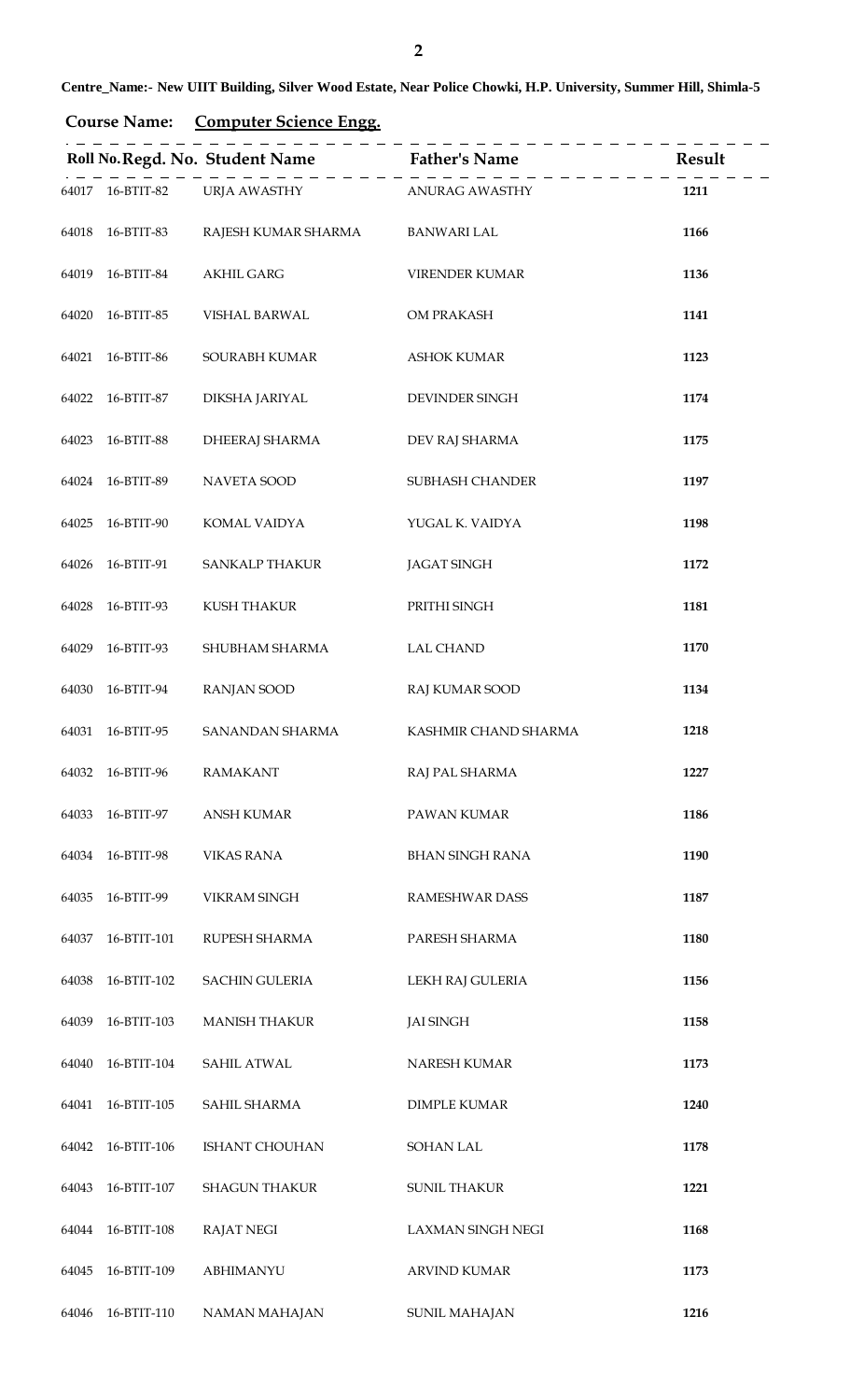| <b>Course Name:</b> | <b>Computer Science Engg.</b> |  |
|---------------------|-------------------------------|--|
|                     |                               |  |

|       |                   |                         | Roll No. Regd. No. Student Name Father's Name | Result       |
|-------|-------------------|-------------------------|-----------------------------------------------|--------------|
|       | 64047 16-BTIT-111 | ANURAG MOUDGIL DESH RAJ |                                               | 1166         |
|       | 64048 16-BTIT-112 | MUKESH THAKUR           | <b>SURENDER KUMAR</b>                         | 1144         |
| 64049 | 16-BTIT-113       | SHILPA SHARMA           | <b>CHANDER SHEKHAR</b>                        | 1110         |
|       | 64050 16-BTIT-114 | <b>AMIT SHARMA</b>      | SURESH KUMAR SHARMA                           | 1109         |
| 64051 | 16-BTIT-115       | <b>ANKUR CHAUHAN</b>    | NEHAR SINGH                                   | 1188         |
|       | 64052 16-BTIT-116 | <b>AKSHAY KUMAR</b>     | PREM CHAND                                    | 1162         |
| 64053 | 16-BTIT-117       | PRAJUL GHINTA           | <b>SURAT GHINTA</b>                           | 1137         |
|       | 64054 16-BTIT-118 | ASHISH BHATIA           | <b>TILAK CHAND</b>                            | 1183         |
| 64055 | 16-BTIT-119       | MAYANK S. NIBHORIA      | <b>SANJEEV KUMAR</b>                          | 1138         |
| 64056 | 16-BTIT-120       | <b>AMAN JOSHI</b>       | LEELA DUTT                                    | 1164         |
| 64057 | 16-BTIT-121       | NIKHIL KAUSHAL          | DAULAT RAM KAUSHAL                            | 1161         |
| 64058 | 16-BTIT-122       | <b>ABHISHEK KUMAR</b>   | <b>RAJINDER KUMAR</b>                         | 1188         |
| 64059 | 16-BTIT-123       | <b>AKSHAY KUMAR</b>     | <b>SATISH KUMAR</b>                           | 1156         |
| 64060 | 16-BTIT-124       | <b>SAHIL KAPOOR</b>     | PAWAN KUMAR                                   | 1145         |
|       | 64061 16-BTIT-125 | <b>MUNISH KUMAR</b>     | <b>BIKRAM CHAND</b>                           | R/- CS-7001, |
|       | 64062 16-BTIT-126 | <b>ADARSH NEGI</b>      | SURJAN SINGH NEGI                             | 1128         |
| 64063 | 16-BTIT-121       | <b>RAVI RANJAN</b>      | <b>BHAGET CHAND</b>                           | 1100         |
|       | 64064 15-HON-1285 | <b>ANIL KUMAR</b>       | <b>AMIN CHAND</b>                             | 1122         |
| 64065 | 16-BTIT-128       | ROHIT                   | PREM CHAND                                    | 1162         |
| 64066 | 16-BTIT-129       | NIYATI GUPTA            | <b>HARBANS LAL</b>                            | 1199         |
| 64067 | 16-BTIT-130       | SUNAINA SANDHU          | MADAN GOPAL SANDHU                            | 1214         |
| 64068 | 16-BTIT-131       | PARANTAP SHARMA         | NARESH K. SHARMA                              | 1156         |
| 64069 | 16-BTIT-132       | <b>TARUN PATIAL</b>     | <b>RAVI PATIAL</b>                            | 1166         |
| 64070 | 16-BTIT-133       | <b>HITESH</b>           | PRAKASH CHAND                                 | 1130         |
| 65201 | 16-BTIT-01        | <b>BHANU PRATAP</b>     | RATTAN SINGH                                  | 1224         |
| 65202 | 16-BTIT-02        | <b>AMIT SEKHRI</b>      | <b>RAMAN SEKHRI</b>                           | 1181         |
| 65203 | 16-BTIT-03        | SWETA                   | <b>SANJAY KUMAR</b>                           | 1205         |
| 65204 | 16-BTIT-04        | KRITIKA SHARMA          | KAMAL SHARMA                                  | 1191         |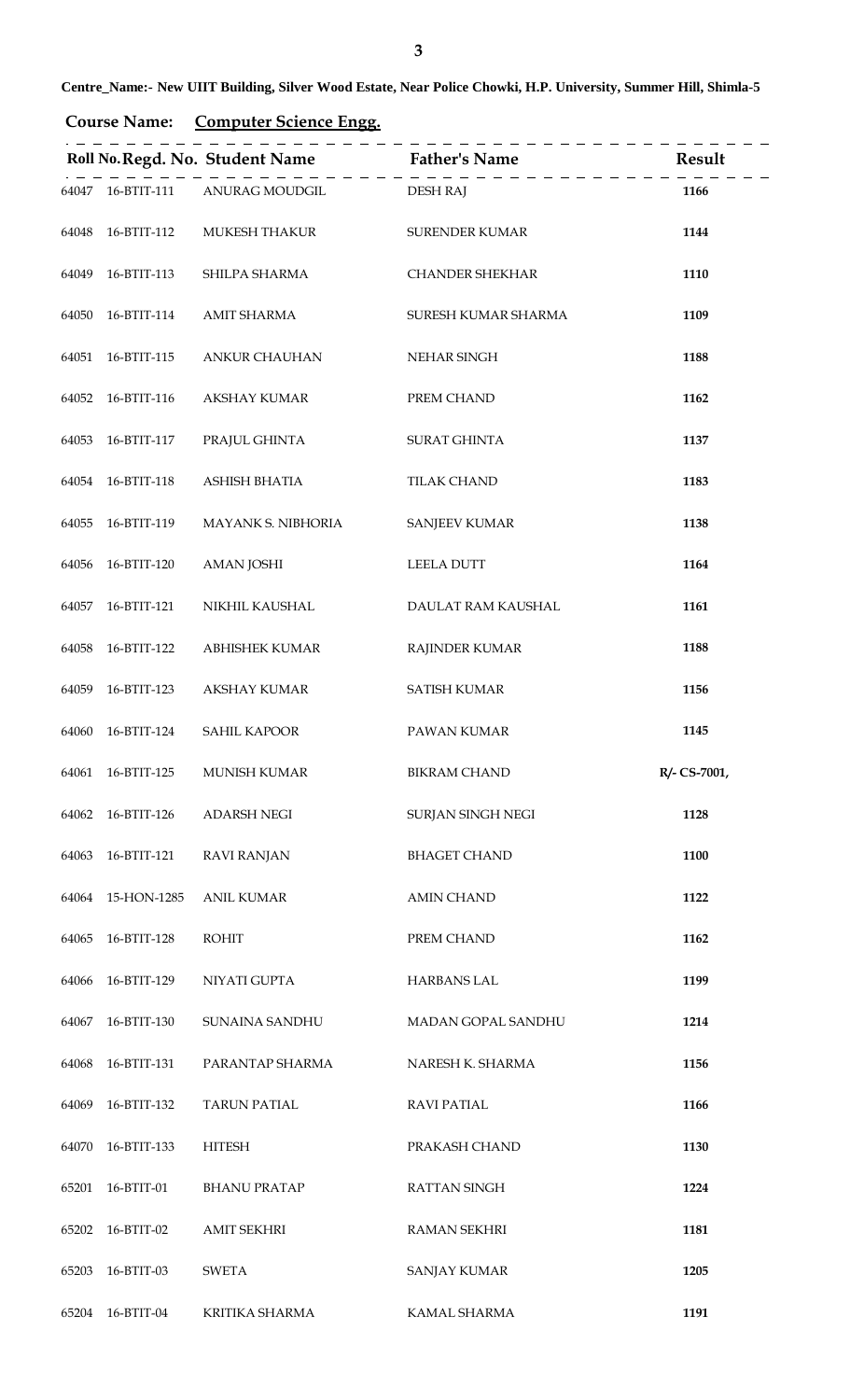| <b>Course Name:</b> | <b>Computer Science Engg.</b> |  |
|---------------------|-------------------------------|--|
|                     |                               |  |

|                 |                     |                               | Roll No. Regd. No. Student Name Father's Name | Result |
|-----------------|---------------------|-------------------------------|-----------------------------------------------|--------|
|                 | 65205 16-BTIT-05    | AVINASH                       | <b>RAKESH CHAND</b>                           | 1155   |
| 65206           | 16-BTIT-06          | AKSHAY SHARMA                 | RAVI CHAND SHARMA                             | 1193   |
| 65207           | 16-BTIT-07          | <b>SHAVNAM</b>                | <b>DESH RAJ</b>                               | 1216   |
| 65208           | 16-BTIT-08          | <b>BHAVNA SETHI</b>           | KISHORE KUMAR SETHI                           | 1196   |
| <b>Reappear</b> | <b>Course Name:</b> | <b>Information Technology</b> |                                               |        |
|                 | 63544 15-BTIT-138   | <b>MANJEET SINGH</b>          | <b>KEHAR SINGH</b>                            | 1049   |
|                 | 64713 16-BTIT-146   | SAKSHI KALTA                  | RAM LAL KALTA                                 | 1092   |
| <b>Regular</b>  |                     |                               |                                               |        |
|                 | 64501 16-BTIT-01    | PRAJWAL AHLUWALIA             | CHANDERKANT AHLUWALIA                         | 1223   |
| 64502           | 16-BTIT-02          | <b>VISHAV RANTA</b>           | <b>KRISHAN CHAND</b>                          | 1180   |
| 64503           | 16-BTIT-03          | <b>ABHISHEK SONI</b>          | <b>SUNIL KUMAR</b>                            | 1179   |
| 64504           | 16-BTIT-04          | <b>HARISH THAKUR</b>          | MAHENDER SINGH                                | 1136   |
| 64505           | 16-BTIT-05          | <b>KRITIKA THAKUR</b>         | NARESH KUMAR                                  | 1201   |
| 64506           | 16-BTIT-06          | NIRDOSH THAKUR                | YASPAL SAKLANI                                | 1188   |
| 64507           | 16-BTIT-07          | PANKAJ SHARMA                 | MANOHAR LAL                                   | 1186   |
| 64508           | 16-BTIT-08          | DEVINDER SINGH                | <b>CHARAN DASS</b>                            | 1138   |
| 64509           | 16-BTIT-09          | PRINCE GUPTA                  | ISH GUPTA                                     | 1108   |
| 64510           | 16-BTIT-10          | <b>ABHISHEK RANA</b>          | MURARI LAL RANA                               | 1171   |
| 64511           | 16-BTIT-11          | MUNISH KUMAR                  | KAPOOR SINGH                                  | 1192   |
| 64512           | 16-BTIT-12          | <b>SAMEER JASWAL</b>          | RAKESH KUMAR                                  | 1210   |
| 64513           | 16-BTIT-132         | <b>VINOD KUMAR</b>            | <b>BRAHM DASS</b>                             | 1204   |
| 64514           | 16-BTIT-14          | SIDDHARTH SHARMA              | CHANDER MOHAN SHARMA                          | 1164   |
| 64515           | 16-BTIT-15          | SHREY SHARMA                  | AJAY SHARMA                                   | 1173   |
| 64516           | 16-BTIT-16          | <b>LALIT KUMAR</b>            | PIAR CHAND                                    | 1162   |
| 64517           | 16-BTIT-17          | <b>ANSHUL BHATIA</b>          | RAJNEESH BHATIA                               | 1169   |
| 64518           | 16-BTIT-18          | <b>MANOJ KUMAR</b>            | <b>GOPAL</b>                                  | 1191   |
| 64519           | 16-BTIT-19          | <b>NAVNEET</b>                | <b>MANSHA RAM</b>                             | 1203   |
| 64520           | 16-BTIT-20          | MOHIT SHARMA                  | YOGESH SHARMA                                 | 1193   |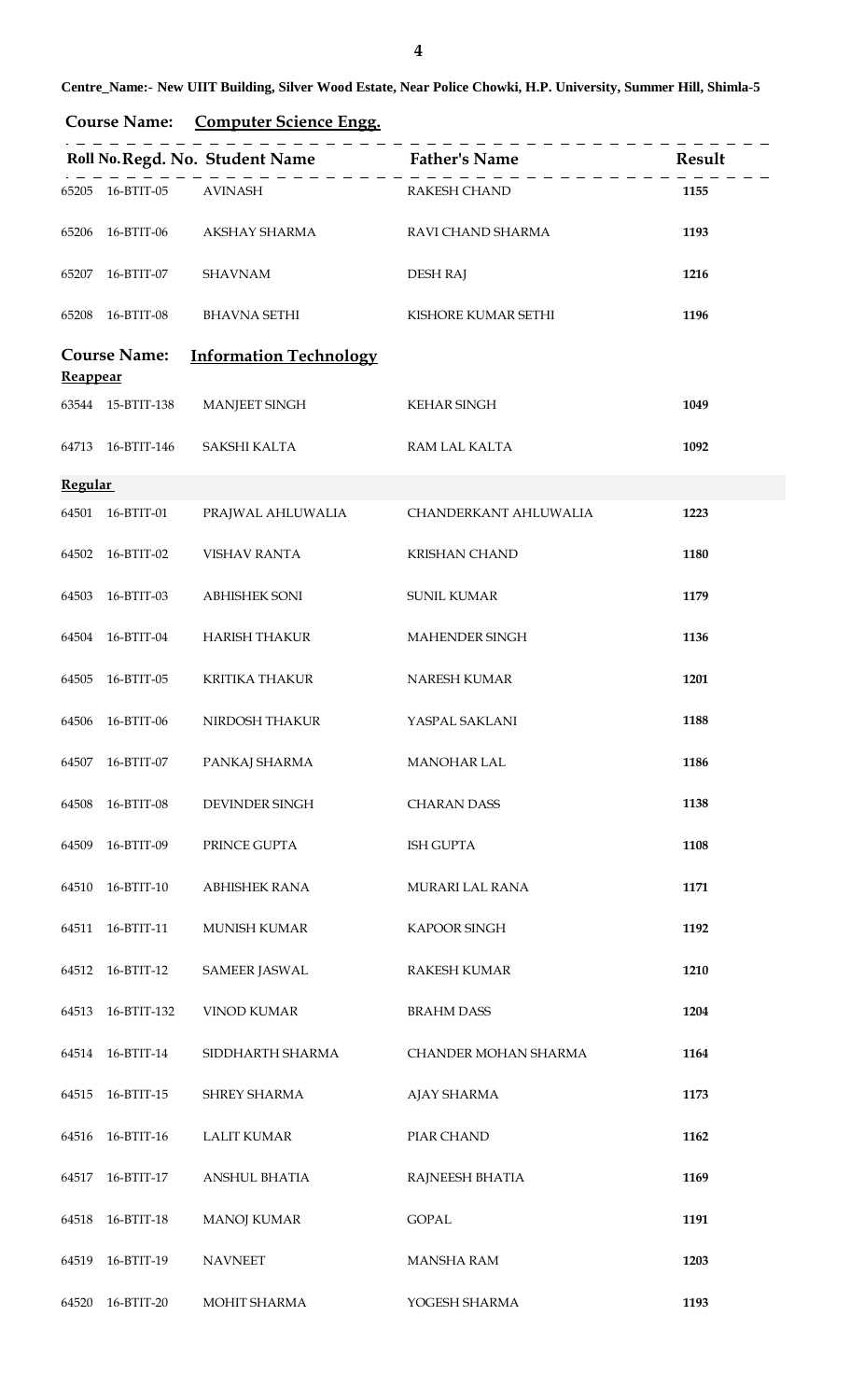| <b>Course Name:</b> | <b>Information Technology</b> |  |  |
|---------------------|-------------------------------|--|--|
|                     |                               |  |  |

|       |                  |                                               | Roll No. Regd. No. Student Name Father's Name Result |      |
|-------|------------------|-----------------------------------------------|------------------------------------------------------|------|
|       |                  | 64521 16-BTIT-21 BHANU PRATAP SINGH TEK CHAND |                                                      | 1140 |
|       | 64522 16-BTIT-22 | SHUBHAM SHARMA                                | RAJEEV SHARMA                                        | 1231 |
| 64523 | 16-BTIT-23       | NIHAL SHARMA                                  | DHARAM DUTT SHARMA                                   | 1227 |
|       | 64524 16-BTIT-24 | ARVIND KUMAR RANA                             | <b>VIJAY KUMAR</b>                                   | 1223 |
| 64525 | 16-BTIT-25       | ABHISHEK THAKUR                               | <b>RAJESH THAKUR</b>                                 | 1206 |
|       | 64526 16-BTIT-26 | CHIRAG CHOPRA                                 | SANDEEP CHOPRA                                       | 1182 |
| 64527 | 16-BTIT-27       | NIKUNJ SHARMA                                 | DIGVIJAY SHARMA                                      | 1144 |
|       | 64528 16-BTIT-28 | <b>MALYA SINGH</b>                            | MAHAVIR SINGH                                        | 1239 |
| 64529 | 16-BTIT-29       | AAKRITI SHARMA                                | <b>KRISHAN KUMAR</b>                                 | 1197 |
|       | 64530 16-BTIT-30 | <b>ASHIMA</b>                                 | <b>ASHUTOSH BALI</b>                                 | 1201 |
| 64531 | 16-BTIT-31       | PRANJAL GAUTAM                                | <b>GOPAL C GAUTAM</b>                                | 1185 |
|       | 64532 16-BTIT-32 | VAISHALI KANWAR                               | MANGAL SINGH                                         | 1231 |
| 64533 | 16-BTIT-33       | PREETIKA NEGI                                 | PREM PRAKASH NEGI                                    | 1234 |
|       | 64534 16-BTIT-34 | <b>SUMAN MISHRA</b>                           | DHIRENDER MISHRA                                     | 1178 |
| 64535 | 16-BTIT-35       | <b>KOMAL</b>                                  | LEKH CHAND                                           | 1222 |
| 64536 | 16-BTIT-36       | SOURABH KHARWAL                               | RAVI KHARWAL                                         | 1226 |
| 64537 | 16-BTIT-37       | <b>ROVIN RAI</b>                              | <b>SANJAY KUMAR</b>                                  | 1199 |
| 64538 | 16-BTIT-38       | <b>GAURAV BHARDWAJ</b>                        | PRIYADARSHI AJEYA                                    | 1175 |
| 64539 | 16-BTIT-39       | ABHAY RAJ SINGH RANA                          | <b>KARAN SINGH</b>                                   | 1204 |
| 64540 | 16-BTIT-40       | <b>NAVEEN KUMAR</b>                           | <b>NASIB SINGH</b>                                   | 1203 |
| 64541 | 16-BTIT-41       | PANKAJ KUMAR                                  | <b>SHYAM LAL</b>                                     | 1188 |
| 64542 | 16-BTIT-42       | NAVDEEP THAKUR                                | <b>SURESH</b>                                        | 1103 |
| 64543 | 16-BTIT-43       | <b>GATISH GULATI</b>                          | MAHESH GULATI                                        | 1130 |
| 64544 | 16-BTIT-44       | DEVENDER SINGH RAMELA                         | <b>FATEH SINGH</b>                                   | 1141 |
| 64545 | 16-BTIT-45       | <b>TEJASVEE RAGHAV</b>                        | <b>CHAMAN LAL</b>                                    | 1135 |
| 64546 | 16-BTIT-46       | <b>SHIVAM</b>                                 | <b>RAKESH KUMAR</b>                                  | 1095 |
| 64547 | 16-BTIT-47       | <b>SAHIL THAKUR</b>                           | <b>HITLAR THAKUR</b>                                 | 1133 |
| 64548 | 16-BTIT-48       | <b>AKASH DEEP</b>                             | <b>HAKAM CHAND</b>                                   | 1193 |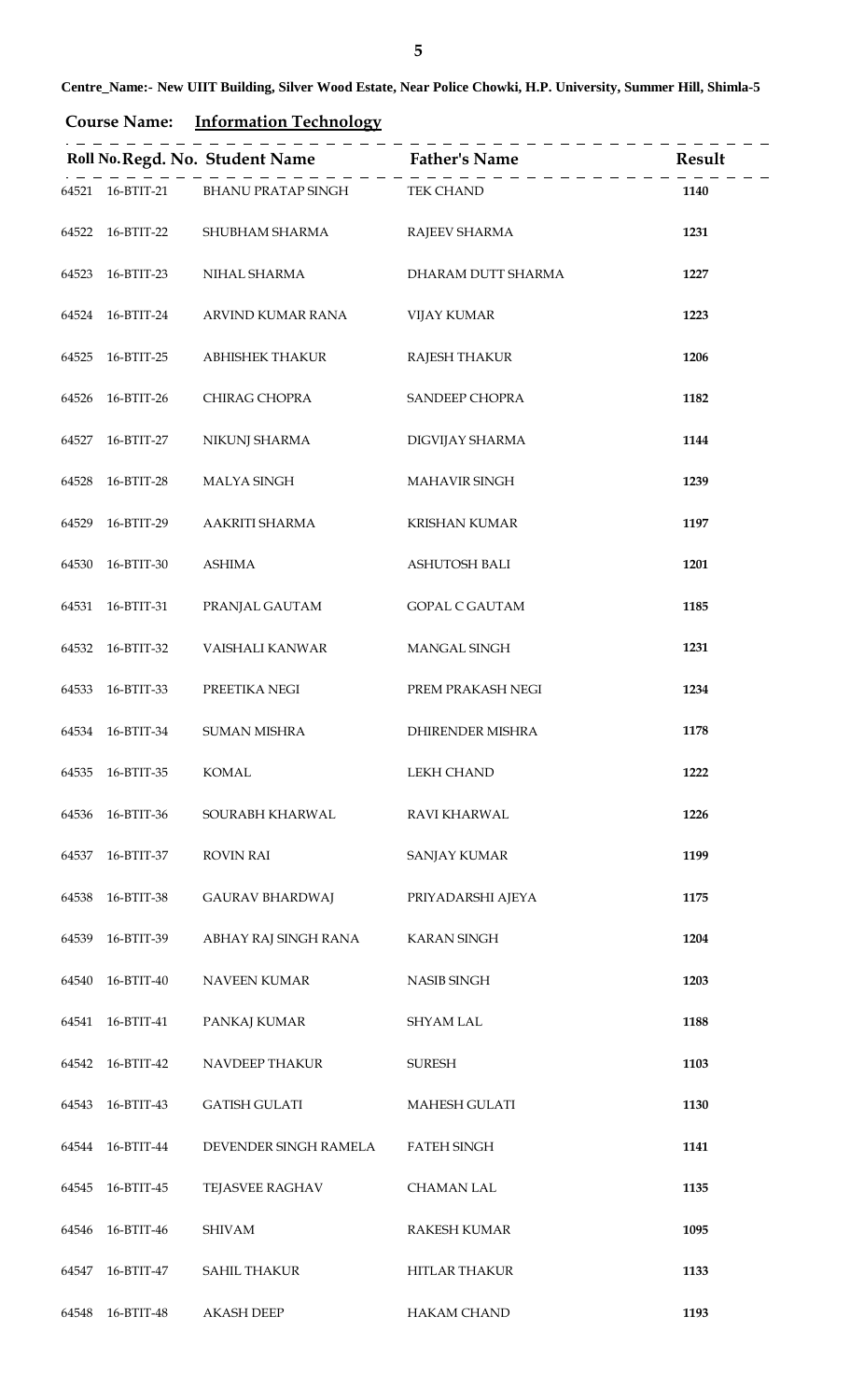| <b>Course Name:</b> | <b>Information Technology</b> |  |  |
|---------------------|-------------------------------|--|--|
|                     |                               |  |  |

|       |                  |                                                       | Roll No. Regd. No. Student Name<br>$\frac{1}{2} - \frac{1}{2} - \frac{1}{2} - \frac{1}{2} - \frac{1}{2} - \frac{1}{2} - \frac{1}{2} - \frac{1}{2} - \frac{1}{2} - \frac{1}{2} - \frac{1}{2} - \frac{1}{2} - \frac{1}{2} - \frac{1}{2} - \frac{1}{2} - \frac{1}{2} - \frac{1}{2} - \frac{1}{2} - \frac{1}{2} - \frac{1}{2} - \frac{1}{2} - \frac{1}{2} - \frac{1}{2} - \frac{1$ |      |
|-------|------------------|-------------------------------------------------------|--------------------------------------------------------------------------------------------------------------------------------------------------------------------------------------------------------------------------------------------------------------------------------------------------------------------------------------------------------------------------------|------|
|       |                  | 64550 16-BTIT-49 AKANKSHA SHARMA MANMEET KUMAR SHARMA |                                                                                                                                                                                                                                                                                                                                                                                | 1216 |
|       | 64551 16-BTIT-50 | AYUSH SHARMA                                          | NAND KISHORE SHARMA                                                                                                                                                                                                                                                                                                                                                            | 1203 |
|       | 64552 16-BTIT-51 | <b>SAMRIDHI</b>                                       | RAJESH SHARMA                                                                                                                                                                                                                                                                                                                                                                  | 1203 |
|       | 64553 16-BTIT-52 | SHREYA SINGH                                          | AJAY KUMAR VERMA                                                                                                                                                                                                                                                                                                                                                               | 1222 |
|       | 64554 16-BTIT-53 | VISHAL KUMAR NEGI                                     | <b>BALBIR SINGH NEGI</b>                                                                                                                                                                                                                                                                                                                                                       | 1170 |
|       | 64555 16-BTIT-54 | <b>BHAVUK THAKUR</b>                                  | <b>MAST RAM</b>                                                                                                                                                                                                                                                                                                                                                                | 1212 |
|       | 64556 16-BTIT-55 | <b>GAGAN SHARMA</b>                                   | KULDEEP SHARMA                                                                                                                                                                                                                                                                                                                                                                 | 1209 |
|       | 64557 16-BTIT-56 | <b>ARUN SHARMA</b>                                    | <b>RAMESH CHANDER</b>                                                                                                                                                                                                                                                                                                                                                          | 1191 |
|       | 64558 16-BTIT-57 | KUNAL THAKUR                                          | <b>GULAB SINGH THAKUR</b>                                                                                                                                                                                                                                                                                                                                                      | 1159 |
|       | 64559 16-BTIT-58 | RAGHAV GAUTAM                                         | KAMAL JEET SINGH GAUTAM                                                                                                                                                                                                                                                                                                                                                        | 1183 |
| 64560 | 16-BTIT-59       | ARUSH                                                 | <b>JASBINDER SINGH</b>                                                                                                                                                                                                                                                                                                                                                         | 1196 |
|       | 64561 16-BTIT-61 | ANSHITA GULSHAN                                       | HARI S. GULSHAN                                                                                                                                                                                                                                                                                                                                                                | 1189 |
|       | 64562 16-BTIT-61 | NILESH BHANDARI                                       | SURESH BHANDARI                                                                                                                                                                                                                                                                                                                                                                | 1143 |
|       | 64563 16-BTIT-62 | <b>ROHIT KUMAR</b>                                    | <b>SHAKTI CHAND</b>                                                                                                                                                                                                                                                                                                                                                            | 1133 |
| 64564 | 16-BTIT-63       | SAHIL SONI                                            | RAVINDER KUMAR SONI                                                                                                                                                                                                                                                                                                                                                            | 1139 |
| 64565 | 16-BTIT-64       | NEERAJ SHARMA                                         | KAMESHWAR LAL SHARMA                                                                                                                                                                                                                                                                                                                                                           | 1128 |
| 64566 | 16-BTIT-65       | <b>ARPAN NEGI</b>                                     | PADAM SINGH                                                                                                                                                                                                                                                                                                                                                                    | 1145 |
| 65501 | 17-BTIT-09       | MONIKA SHARMA                                         | SHASHI BHUSHAN                                                                                                                                                                                                                                                                                                                                                                 | 1241 |
|       | 65502 17-BTIT-10 | KANIKA SHARMA                                         | SATISH KUMAR SHARMA                                                                                                                                                                                                                                                                                                                                                            | 1233 |
| 65503 | 17-BTIT-11       | <b>SHIKHA</b>                                         | <b>RAMESH KUMAR</b>                                                                                                                                                                                                                                                                                                                                                            | 1207 |
| 65504 | 17-BTIT-12       | RAKESH KUMAR                                          | <b>SANJAY KUMAR</b>                                                                                                                                                                                                                                                                                                                                                            | 1221 |
| 65505 | 17-BTIT-13       | <b>ABHISHEK THAKUR</b>                                | <b>JAGAT RAM THAKUR</b>                                                                                                                                                                                                                                                                                                                                                        | 1180 |
| 65506 | 16-BTIT-72       | <b>BHUMIKA SOOD</b>                                   | <b>SANJEEV SOOD</b>                                                                                                                                                                                                                                                                                                                                                            | 1223 |
| 65507 | 17-BTIT-15       | <b>TAMANA</b>                                         | PARVEEN BHARDWAJ                                                                                                                                                                                                                                                                                                                                                               | 1230 |
| 65508 | 17-BTIT-16       | <b>JYOTIKA KUMARI</b>                                 | <b>RAKESH KUMAR</b>                                                                                                                                                                                                                                                                                                                                                            | 1190 |
| 65509 | 17-BTIT-17       | NAMRTA TANWAR                                         | RAJENDER TANWAR                                                                                                                                                                                                                                                                                                                                                                | 1225 |
| 65510 | 17-BTIT-18       | <b>BASANT NOLKE</b>                                   | <b>ARVIND KUMAR</b>                                                                                                                                                                                                                                                                                                                                                            | 1202 |
| 65511 | 17-BTIT-19       | TAMANA SHARMA                                         | OM DEV                                                                                                                                                                                                                                                                                                                                                                         | 1225 |